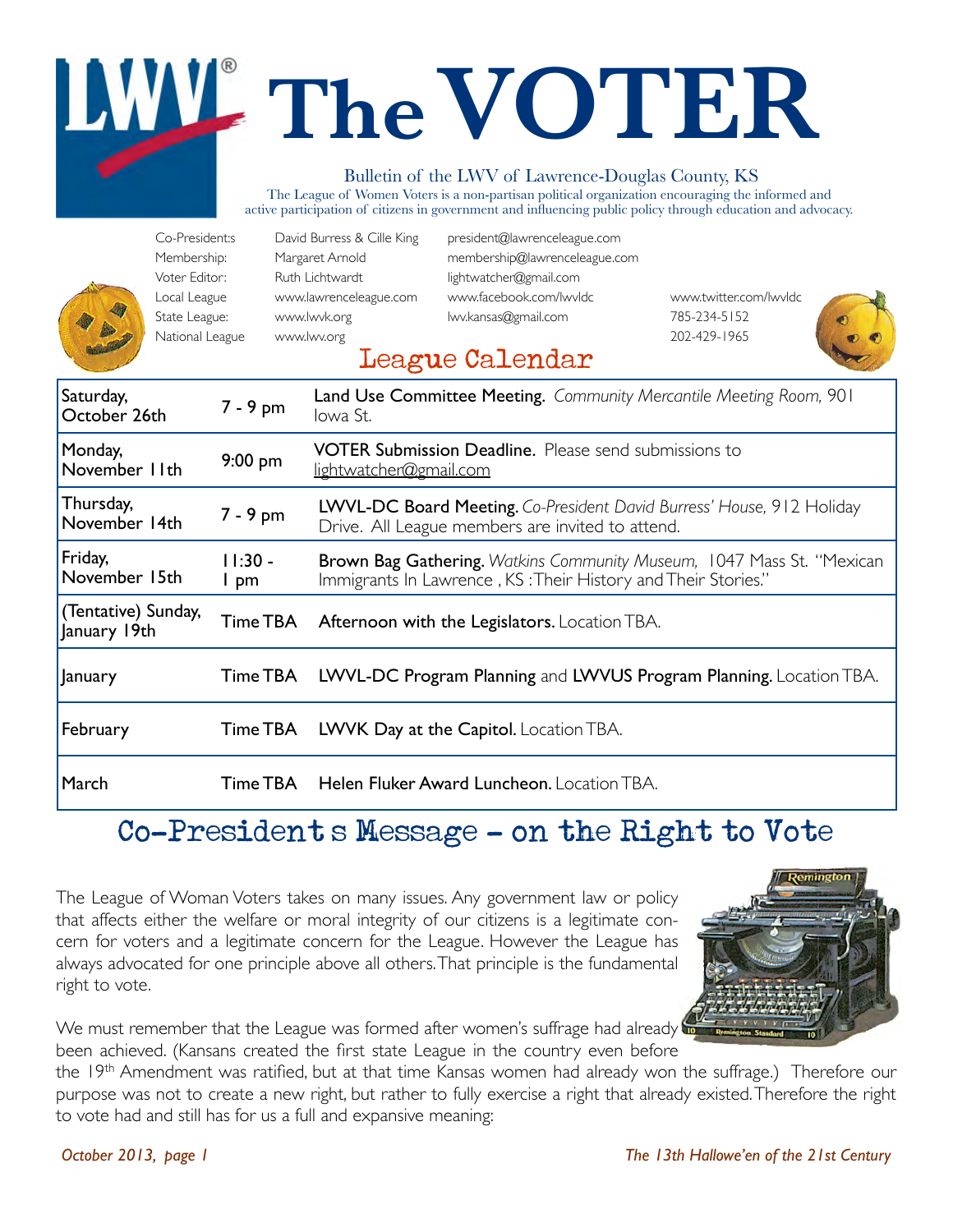- A right to face no obstacles against registering and voting
- A right to obtain full information needed for informed voting
- A right to live in a society in which every adult has a right to vote
- A right to have each vote counted equally
- A right to live in a society governed by well-informed voters
- And therefore, also an obligation for each citizen to become informed and an obligation for each citizen to vote!

For that reason, voter services have always been a top priority for the LDC League. In September we conducted two voter registration efforts, which are described elsewhere in this Voter. Those efforts faced severe obstacles due to the new voter registration act lobbied through by Kansas Sectary of State Kris Kobach. That act requires complicated documentation of citizenship, which since January 1 has led to the suspension of voting rights for some 20,000 Kansans who attempted to register.

In his keynote address at the Kansas League Day conference in Topeka on October 12, Professor Bill Rich of Washburn Law School described three frightening and nation-wide attacks on these rights:

- The creation of multiple obstacles to registration and voting. By design these obstacles discriminate disproportionately against the least powerful members of society.
- Systematic and intense computer-driven gerrymandering, which creates legislative districts that assure dominance in Congress and legislatures by politicians who support the most powerful members of society.
- Dismantling of any limits on campaign finance, coupled with lavish funding of political campaigns and lobbying by the most powerful members of society.

Kansas is ground zero for these attacks. Professor Rich focused especially on the new voter registration obstacles. When I asked Professor Rich what action he recommends for the League, he proposed that we should join the American Civil Liberties Union lawsuit against those obstacles, and that we should help locate individual plaintiffs for that lawsuit. Plaintiffs are a particular concern because in recent years the courts generally demand a showing of specific harm to named individuals before they will take action to protect civil rights.

As readers of the LDC VOTER will be aware, both of those actions are supported by the LWV-LDC Board.

As to seeking new plaintiffs, the LDC League met with Douglas County Clerk Jamie Shew to discuss voter registration issues. Mr. Shew has been extremely cooperative with the League, and has given us full data on all registered voters in suspense in Douglas County. It is our plan to adopt a multi-stage stage effort both to help register voters now in suspense and to seek plaintiffs for the ACLU lawsuit. This effort will include:

- phone calls to suspended voters
- travel with a copying machine to houses of voters to copy their citizenship documents (if they exist), and
- followup phone calls in cases where we have reason to suspect a suspended



*October 2013, page 2 The 13th Hallowe'en of the 21st Century*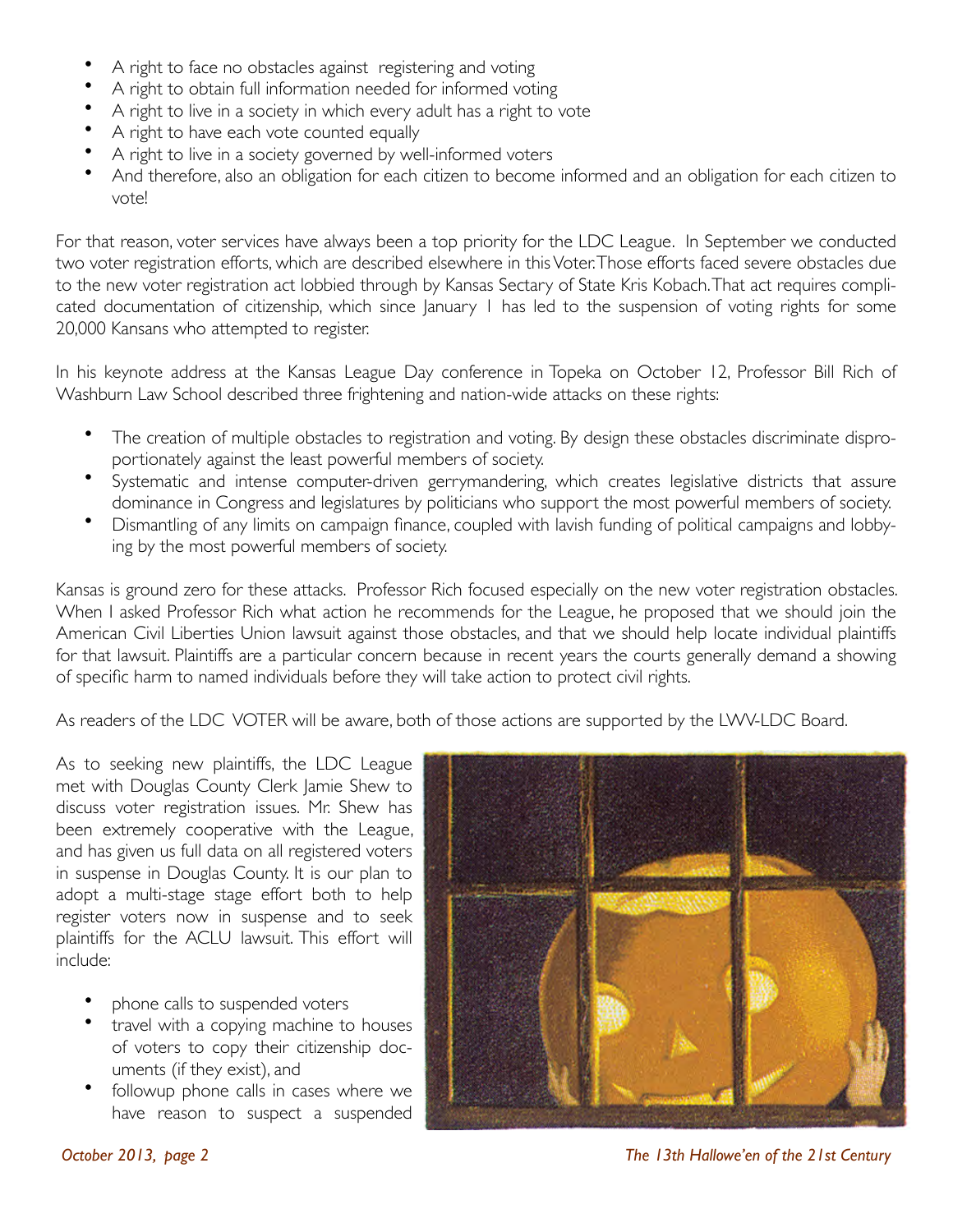

voter might be willing to be a plaintiff.

Please email me at president@lawrenceleague.com if you are willing perform any part of this effort. You can do as much or as little work as you like, and if you prefer you can work at home on the telephone.

As close readers of the Voter may also be aware, there have been some differences of opinion between the LDC League and Kansas League President Dolores Furtado concerning the ACLU lawsuit.

Ms. Furtado believes that joining the lawsuit is risky and that there is a possibility of losing and creating bad precedents. Ms. Furtado states that she has been strategizing with national lawyers at LWVUS and at the Brennan Center for Justice at New York University. While she supports efforts to seek out plaintiffs for the ACLU lawsuit, she is not ready to recommend legal action by LWVK at this time. Instead, Ms. Furtado recommends focusing all of our efforts to register as many voters as we can within the existing law.

The LDC Board believes that the existing law is so egregious that it must be resisted on legally available fronts. We believe that the idea of a risk-free lawsuit is illusory—or rather that the only way to avoid risk is to accept the certainty of loss by refusing to sue. We also believe that the decision to join or not join the ACLU lawsuit rightfully rests with the LWVK Board and

not with Ms. Furtado acting alone. We also believe that any strategic and legal considerations should be documented in full detail for the LWVK board (although it may be necessary for strategic reasons to keep those documents confidential) rather than merely summarized as oral conclusions.

For that reason, I have sent the following statement to the presidents of all the local Kansas Leagues:

To the Local Leagues of Kansas:

- As we are all aware, there is a systematic nation-wide movement led by Kansas Secretary of State Kris Kobach and others to pass laws and rules that make it more difficult to register and/or vote.
- Kobach designed and lobbied into existence new registration laws in Kansas. They are among the worse in the nation, with 1/3 of all attempted registrees (currently some 20,000) in suspension and unable to vote.
- There is good reason to believe that these efforts violate the National Voter Registration Act (NVRA).
- In particular, this June in Arizona v ITCA the US Supreme Court upheld a lawsuit against the State of Arizona that voided similar laws, also designed by Kobach. LWV of Arizona was a plaintiff.
- That decision was hailed by LWVUS as a great victory (see http://www.lwv.org/press-releases/lwv-reactssupreme-court-decision-national-voter-registration-act).
- Several other state Leagues have sued state governments on registration and voting rules in recent years, most recently in North Carolina.
- We have been informed by LWVUS staff that the decision to sue the state government is a state League responsibility.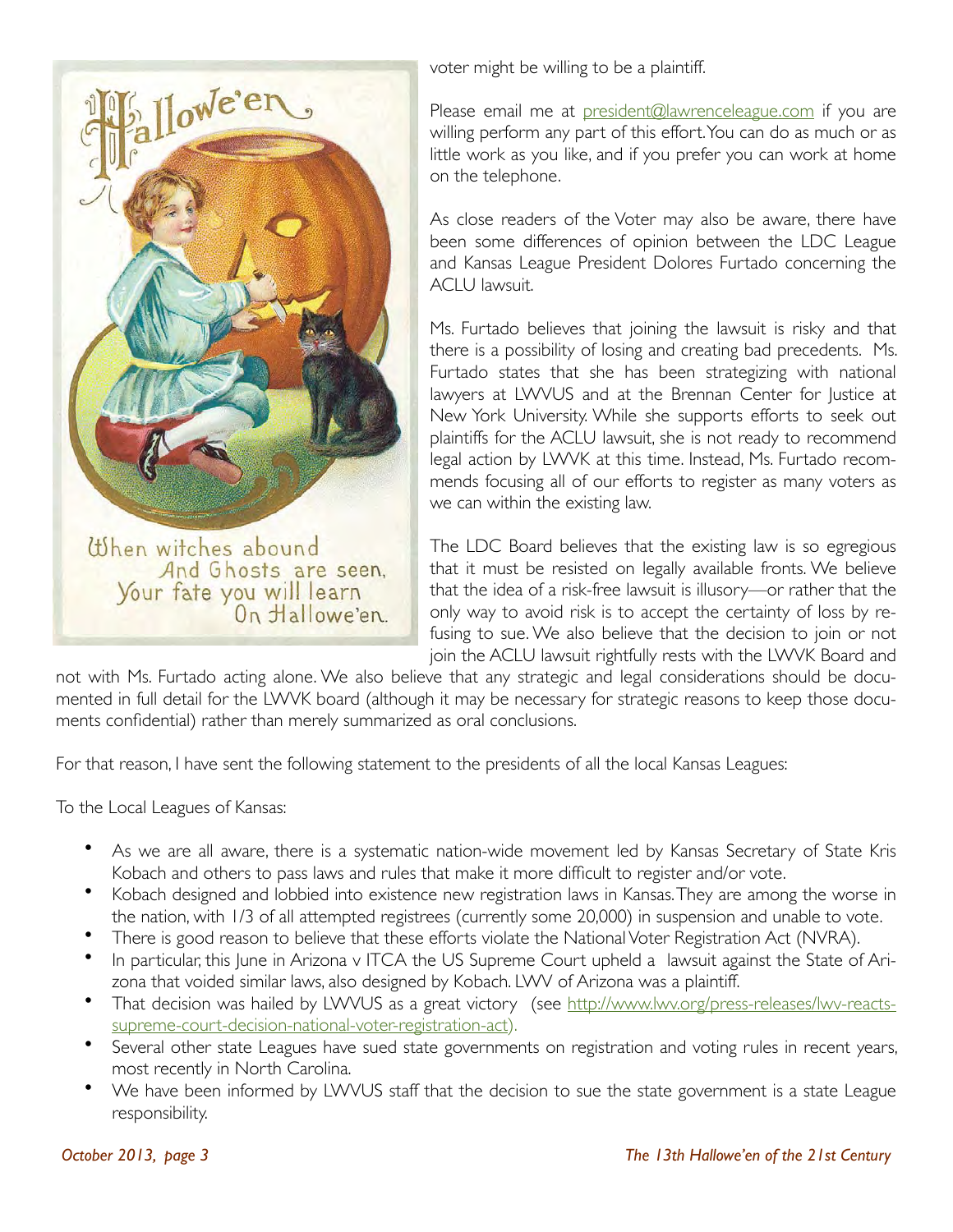- The ACLU has served a 90 day notice to Kobach on an intended law suit against the new registration laws. (The notice is required by law under the NVRA).
- The ACLU needs both individual voters and organizations to join the law suit as plaintiffs. There will be no cost to the plaintiffs.
- The Board of the LWV of Lawrence and Douglas County is petitioning the LWVK Board to join the ACLU lawsuit as an organizational plaintiff.
- LWV-LDC requests that other local Kansas Leagues join in our petition to the LWVK Board.

!! ! ! ! ! ! ! ! ! ! ! *- David Burress*

### November Brown Bag Gathering: Mexican Immigrants in Lawrence: Their History and their Stories

The national League of Women Voters supports an organized path to citizenship for immigrants. This Lawrence League panel offers information about the concerns and interests of local Hispanic residents, thus "Their History and their Stories." Please note that this

gathering is on a Friday: November 15, 11:30 a.m. to 1:00 p.m. in the Watkins Community Museum, 1047 Massachusetts. Featured speakers are Jennifer Ananda, attorney at Highberger and Ananda; and Marta Caminero-Santangelo, Professor of American Literature and Women's Studies at KU.

Both panelists deal directly with Latino/a residents in their daily work. Jennifer's specialties include immigration law, deferred action for children of immigrants, adjustment of citizenship status, and family law. She holds graduate degrees in law and social work, both from KU in 2010. Marta (Ph.D., University of California at Irvine, 1995) has written two books and numerous essays on fiction by minority women. She has interviewed many Lawrence Latinas for a forthcoming publication, "Documenting the Undocumented: Life Narratives of 'Illegal' Immigrants," in the journal Biography.

Please plan to come to this informative gathering. All of our brown bag lunches are free and open to the public.

# County Services – Vital to All of Us

More than twenty-six League members and guests gathered on Thursday, September 19, at the Douglas County Courthouse for the season's first brown-bag lunch. County Commissioner Mike Gaughan, assisted by County Administrator Craig Weinaug explained ways in which the city and county collaborate to meet such needs as law enforcement, health care, land use, and voting.

> Counties and cities in Kansas carry out programs of the state, often expanding services when state funding has been cut. For instance, health care and social services receive Douglas County attention through administering vaccinations and offering other disease control measures. Health Care Access and Visiting Nurses are two programs augmented by county funds. These funds have also supplemented mental health care, particularly a Bert Nash program for school children. The county also helps to oversee conservation efforts and supplements work on food policies. In addition, maintenance of roads and improvement of transport are Lawrence and Douglas County responsibilities. They also collaborate on law enforcement and administration of the county jail. The most familiar services provided by the county are registration and vot-

ing.

Some audience members were surprised to learn about the many social service programs the county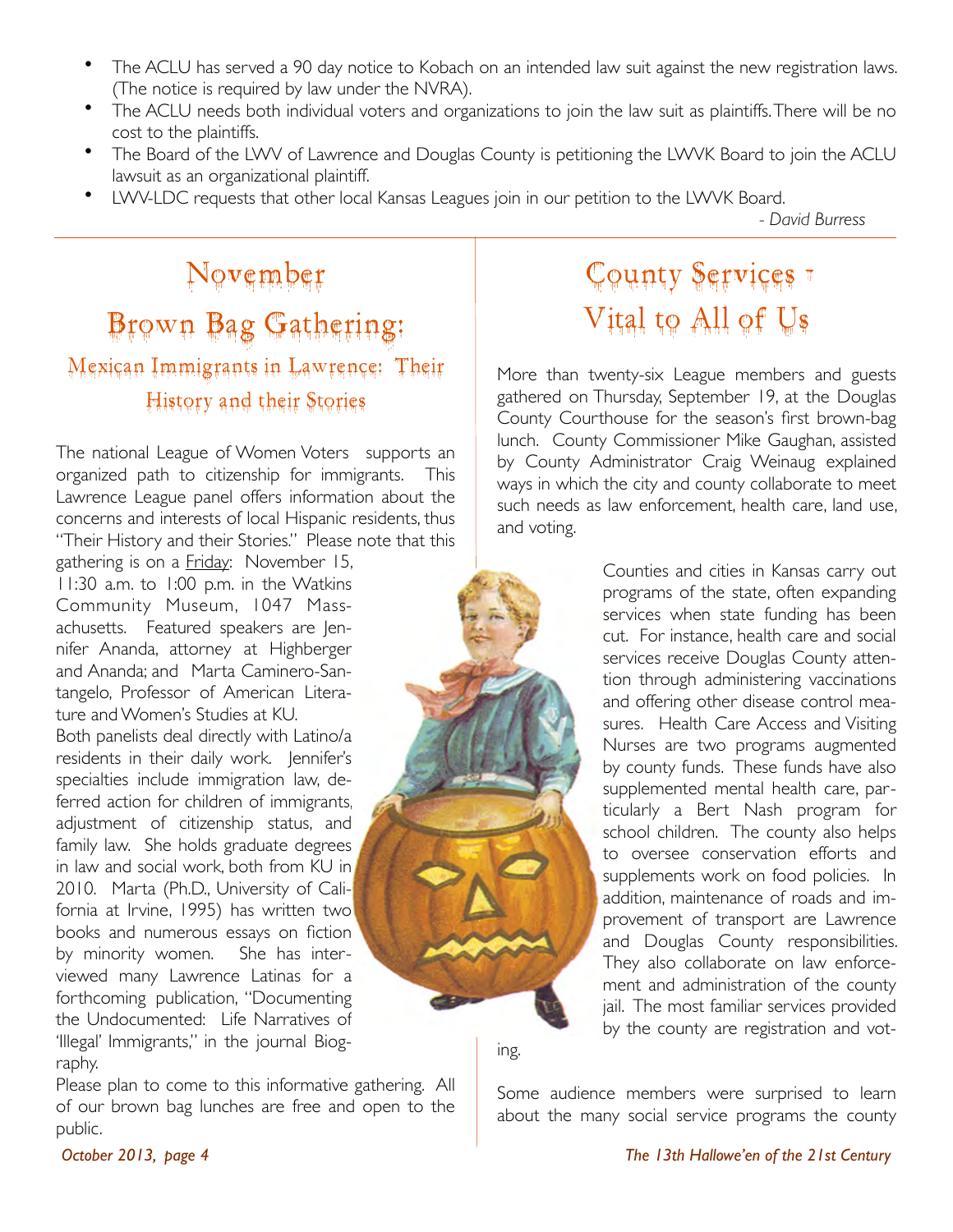helps support. As Craig Weinaug pointed out, programs are often affected by the values of leaders we elect.

!!!! *- Margaret Arnold* 

# National Voter Registration Day

Our local league registered voters at the Lawrence Library and Checkers grocery on National Voter Registration Day, 24 September 2013. We registered 14 voters, handed out 4 additional voter registration forms, gathered 3 names who wanted information on the League, and answered numerous questions about registering to vote and the League.

Thank you to our volunteers: Ruth Gibbs, Margaret Arnold, Bill Arnold, Marjorie Cole, Carolyn Klinknett, Marlene Merrill, Lee Ann Duver, Bob Duver, Marilyn Roy, Melinda Henderson, the Lawrence Library and security guards, and Jim Lewis for Checkers. - *Cille King*

### League in the News

League Co-Presidents David Burress and Cille King published a letter to the editor of the Lawrence Journal-World, urging congress to restore the Voting Rights Act, in Voting rights

(http://www2.ljworld.com/news/2013/sep/25/lettervoting-rights/?letters\_to\_editor). Annie Reed sent a nice letter to the editor praising our efforts to register voters on National Voter Registration Day, in League lauded

(http://www2.ljworld.com/news/2013/oct/02/letterleague-lauded/).



And League board member Caroljean Brune was profiled in an Journal-World ar ticle, Longtime Lawrence activist recalls 1972 fight for women's rights ( http://www2.ljworld.com/news/2013/sep/29/longtime-lawrence-activist-recalls-1972-fight-wome/).

# Notes from League Membership Committee Meeting

The Membership Committee met at 2:00 p.m. on September 30 at the home of Margaret Arnold, 1728 Brandon Woods Drive. Present: Margaret Arnold, CJ Brune, Marjorie Cole, Cille King, Marlene Merrill, and Marilyn Roy.

Discussion begin with responses to the September 19 brown bag meeting with Douglas County representatives Mike Gaughan and Craig Weinaug. Comments were generally favorable, especially since the speakers were good and so many guests were present. Margaret will contact those who signed up to get more information about the League.

The group then specified items to organize before the October 17 meeting on Affordable Health Care. Marilyn Roy has interviewed Jim Jewell at our new meeting place, Watkins Community Museum, regarding audio-visual equipment and microphones + tables and chairs for the meeting. Parking is available behind the Community Building. At the meeting itself CJ and Cille will greet guests, providing name tags and sign-in sheets. C volunteered to bring cold drinks; lames Dunn will be asked to bring cookies. Marlene Merrill will moderate the discussion, which begins promptly at 11:30 a.m.

At the November meeting on Mexican-American immigrants, Marilyn Roy will moderate the discussion. This is our only Friday brown-bag, scheduled for November 15. Speakers are Jennifer Ananda, attorney at Highberger and Ananda, and Marta Caminero-Santangelo, KU professor of American Literature and Women's Studies. Both have personal experience relating to immigrants in Lawrence. Several committee members agreed that visitors from El Centro Hispanico and elsewhere should receive special invitations.

A discussion of future meetings followed. Most members considered December too crowded to add a noon event. In January the League's Afternoon with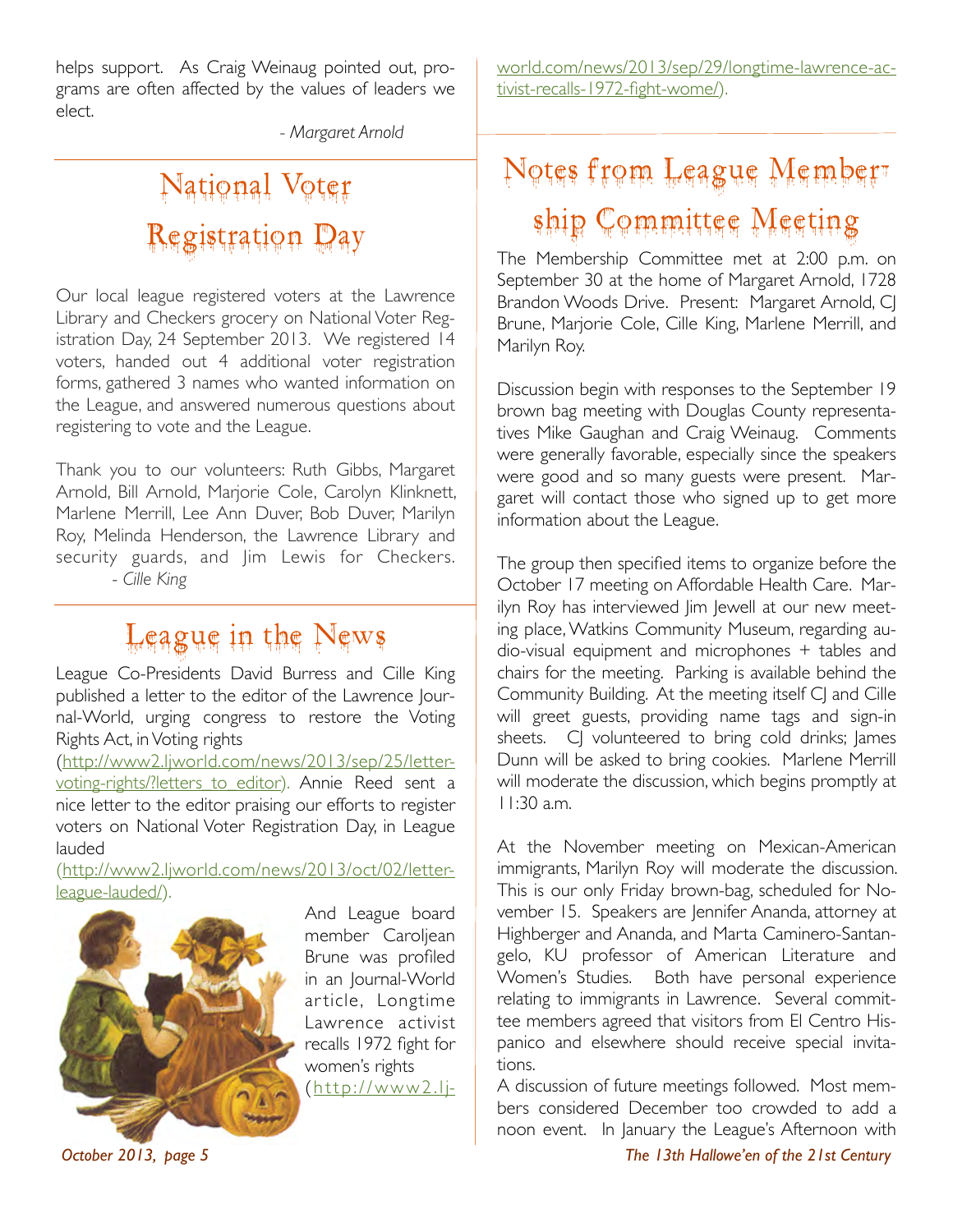

the Legislators consumes planning time and involves members' plans to attend. We decided, however, that February, March, and April offered time for a new round of brown-bag meetings. Topics suggested included Fracking, Gay and Lesbian rights, School Finance, Mental Health (including Bert Nash, the Community Shelter, Prisons, and Juvenile Justice), Gun Control and Gun Violence, Corporate Development in Lawrence, and Economics, especially relating to a "Monetarist" position. The top three votes went to mental health, school finance, and gun control. Advocates of the gun control topic recalled 1990 and 1994 violence prevention programs, 1998 attempts to regulate firearm sales, and attempts of the 106<sup>th</sup> Congress to close loopholes in existing laws. There was also a very strong interest in hearing the economist Marjorie Cole had found impressive. All agreed that she would be a good choice for the Annual Meeting.

Resolving to meet again in early December, the committee adjourned at 4:00 p.m. - *Margaret Arnold*

# Observer Reports

# Lawrence Public Library Board of Trustees Meeting

#### August 16, 2013, 5:00 p.m. - 5:30 p.m. 7th and New Hampshire

Board Members Present: Chris Burger, Joan Golden, Fran Devlin, Brady Flannery, Ursula Minor, Deborah Thompson, David Vance

Library Staff: Brad Allen, Director; Kathleen Morgan, Library Foundation Director

Guests: BA Green Construction, Gordon Fitch/ Friends of the Library, Elinor Tourtellot, League of Women Voters

#### Library Director's Report

Building Renovation/Expansion: Brad announced that the Vermont Street garage opened to the public on September 6th. BA Green and Gould Evans continue to work on figuring out the least expensive solution to the completion of the garage project. The library building itself continues to progress with the construction of the expansion foundations. Construction of the west wall on the lower level will begin soon.

Read Across Lawrence: Our annual community book reading project "Read Across Lawrence" is currently in high gear. This year's book is The Worst Hard Time by Timothy Egan. The library is partnering again with KU Libraries and also has a new partner in "KU Common Book", a part of KU's First Year Experience that gets all freshmen reading the same book. The project kickoff was a grand success. Hundreds of books were handed out on Mass Street. Additionally, Brad portrayed the "Biblioczar" at the "Lawrence Creates Makerspace", handing out books from the library's new book fortune-telling booth, created by volunteer Jean Ann Oden.

Cancellation of Friends Book Sale: The Friends of the Library Book Sale has been cancelled. Despite the disappointment about the lost revenue and the cancellation of a major community event, the Friends did an outstanding job containing what could have been a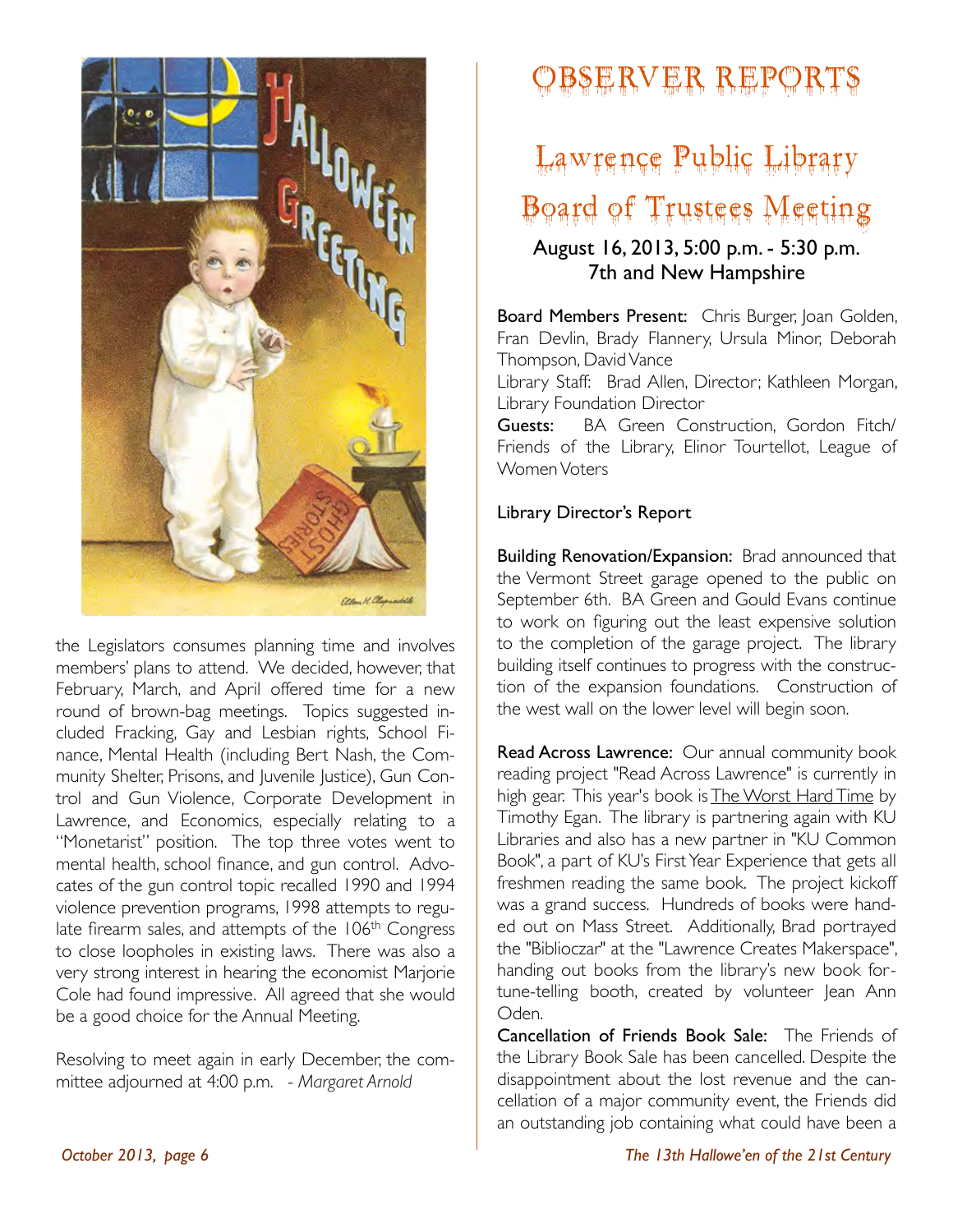serious public health issue. Brad applauds the fast and decisive efforts of the Friends group.

#### Library Foundation Director's Report

Endowment Pledges: Kathleen announced that the Library Foundation has received a \$50,000 commitment from a local donor to name the northwest corner adult reading room. In addition, the Foundation is close to confirming a second gift of \$50,000 for

the outdoor reading garden near the entrance to the building. These funds will be added the library's programming endowment and will qualify for the NEH match should the Challenge Grant application be approved in December.

Banned Books Trading Card Awards: The first ever Banned Books Trading Card Awards will be on Thursday, September 19th at Liberty Hall. This free community event opens at 7 pm for a preview party and silent auction of artwork submitted for this year's competition. The partnership with the KU Theatre Department promises to make the program lots of fun and a just a little off-the-wall. In addition, Eric "Mean Melin", the 2013 World Air Guitar Champion, will make a guest appearance.

Dr. Bob Reader Update: The Foundation has received a \$1,500 gift to the Dr. Bob Reader program. This anonymous donor has pledged to support two years of book purchases for the program to enable the fund to grow. The balance of the Dr. Bob Reader program now stands at \$42,000. In addition, earlier this month the Foundation submitted a \$5,000 grant application to the Rice Foundation to fund the purchase of teen books for the program. (Currently the books offered are for children aged birth to twelve years.)

#### Friends of the Library Report

The Friends are currently deciding what to do with the quarantined books that are infested with bed bugs: to heat them, to cool them, or to throw them away.

#### Renovation/Expansion update



BA Green Construction reported that the building is still on schedule, with completion scheduled by May 7th. The roofing is a layered system. The question is to keep the current plan of a twenty year roof or to go with an upgrade of another layer costing an additional \$80,000 and extending the roof life for an additional ten years. After much discussion, the Board decided to defer the decision of the roof to the city.

#### New Business

The Board decided to discuss the future vision of the Library at the next board meeting.

Brad suggested that the library website educate the public by posting the names and pictures of the current board members.! ! *- Elinor Tourtellot* 

### Homeless Issues Advisory

### Commission

#### September 10, 2013

Members present: Brad Cook (Bert Nash), Becky Peters (Family Promise), Laurie Hooker (LDCHA), Lt. Matt McCluer (Salvation Army), Michael Brouwer (Douglas County Sheriff's Office Re-Entry Program), Cary Strong (Lawrence business community), Hubbard Collinsworth (at-large)

Members absent: Kadie Jorgensen (LMH), Trent McKinley (LPD)

Staff present: Danelle Dresslar, Rhonda Peterson Public present: Pat Benabe, CJ Brune, Saunny Scott, Carrie Lindsay, James Cook, Loring Henderson

> Carrie Lindsay distributed several brochures relating to the Lawrence-Douglas County Housing Authority's home ownership program. Because LDCHA participates in the Moving-To-Work program, which grants them a rural waiver from HUD and not all of their programing is "traditional," all workabled people are required to work 15 hours minimum, and there are minimum and maximum rents established.

> LDCHA has established an across-the-board matching grant for any participant enrolled

*October 2013, page 7 The 13th Hallowe'en of the 21st Century*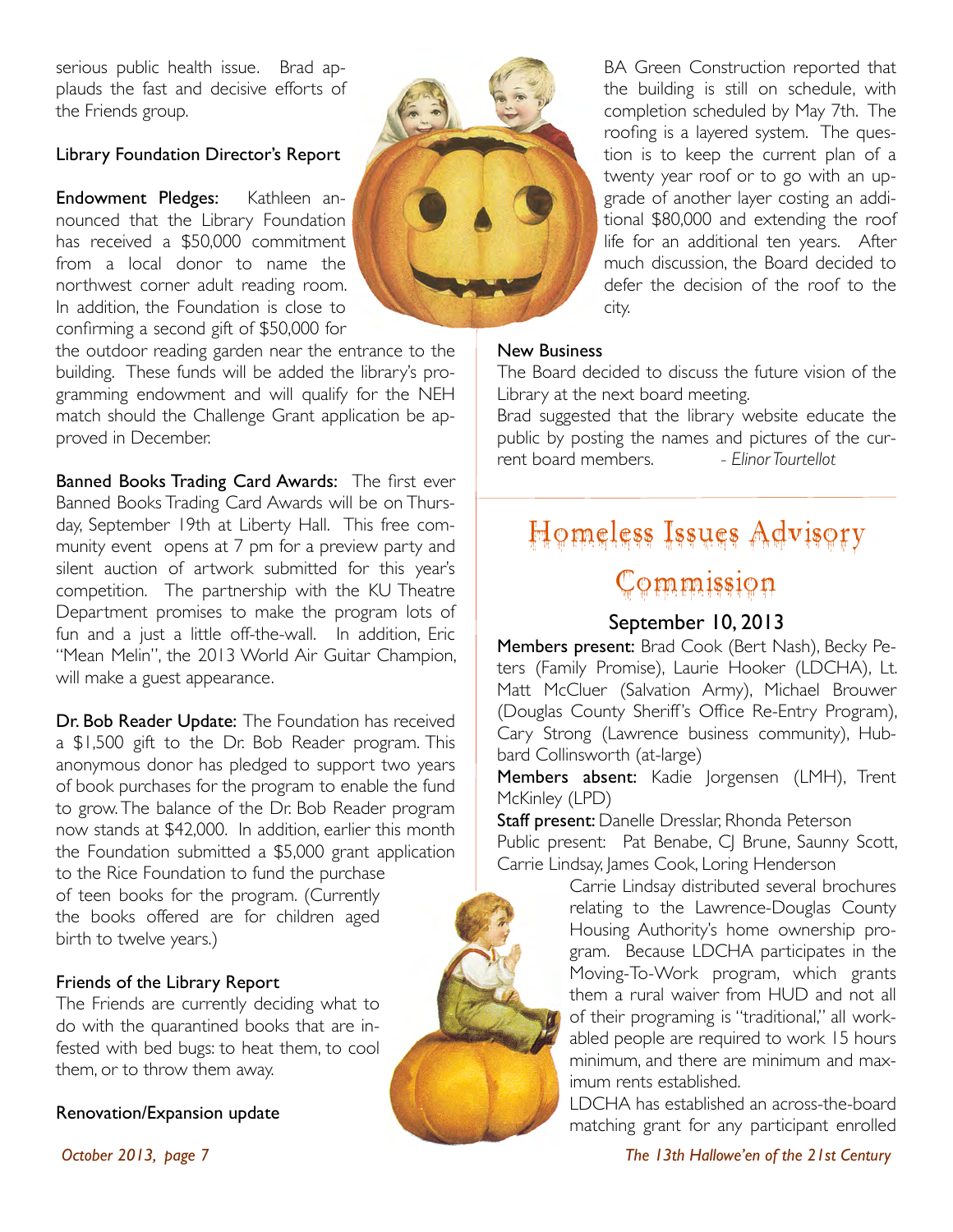

in the home ownership program. Last year, eight families purchased homes, and four of the families used the matching grant and received the full \$3,000. Because of the impact of funding, LDCHA no longer has a full-time home ownership and literacy staff member. and does not have matching funds in its budget for the year ending September 30, 2013. As a result, only six

families were able to receive matching grants this year. Lindsey also reported that two-thirds of the people who are served in the rental program are disabled, which means they pay a flat 30 percent of their income for rent. An additional 424 families are in the Moving To Work program, and pay either the minimum or maximum rents established by the Housing Authority.

The Commissioner raised several questions concerning the Lawrence Community Shelter's space. Cook stated that the staff had addressed the issue of increased need for more beds for the winter, as they are already turning people away in the summer. If more space is needed, it would be brought before the City Commission.

Henderson reported that overcrowding is not an issue, since the Shelter does not admit more than the 125 allowed by the current zoning. However, staff is concerned about the need to provide accommodation for the increased persons seeking shelter in cold weather. The LCS Board and city planning staff are currently involved in discussions about how to increase sleeping space. Henderson cautioned that increasing the permanent additional space would lead to other issues such as permanent staffing and overhead, all requiring additional funding.

A lively discussion involved the upcoming change in the SNAP program, particularly as it will affect Douglas County residents. As of Oct. 1, Kansas let its waiver lapse that would have allowed single able-bodied persons of low income to receive food assistance even if they were not working 20 hours a week. Hooker reported that 22,000 persons in Kansas will

be dropped from SNAP, but she will not know how many in Douglas County are affected until the notices go out from the Department of Children and Families. Peters and Strong suggested that representatives from the Workforce Center and the DCF speak to these issues at a future meeting.

The next HIAC meeting will be October 8, 8:30 am, City Commission Room

*!!!! - CJ Brune, bacjb@ku.edu*

### Highlights of the September 12th Board Meeting 7:10–9 pm, home of David Burress

Present: David Burress (Co-Pres), Cille King (Co-Pres and Pres Elect), Marci Francisco (Vice Pres), Marjorie Cole (Treas), Caleb Morse (Secr); Directors: Margaret Arnold, Caroliean Brune, James Dunn, Midge Grinstead, Marlene Merrill.

Guest: Patrick Wilbur. It was noted that Ruth Gibbs had tendered her resignation from the Board earlier in the day.

Treasurer's report. Marjorie reported total income for August of \$255 and expenses of \$40. Current balances as of 30 Aug: Checking Acct = \$3415.59; Money Market =  $$2102.26$ ; Stucky = \$5624.50; Judiciary =  $$581.93;$  Education Fund (LVVVEF) =  $$1571.98$ .

Expansion of President's report. David gave a verbal update on our planned voting rights lawsuit. During the Aug meeting, we decided to sign on to the ALCU's lawsuit, if we could find a Douglas Co plaintiff. The ALCU quickly identified a local plaintiff. David called LWVK President Dolores Furtado after the

press release announcing we're signed on came out. When President Furtado learned that we had not signed a representation agreement, she essentially ordered David not to sign it, saying she's been talking to LWVUS and that it's



*October 2013, page 8 The 13th Hallowe'en of the 21st Century*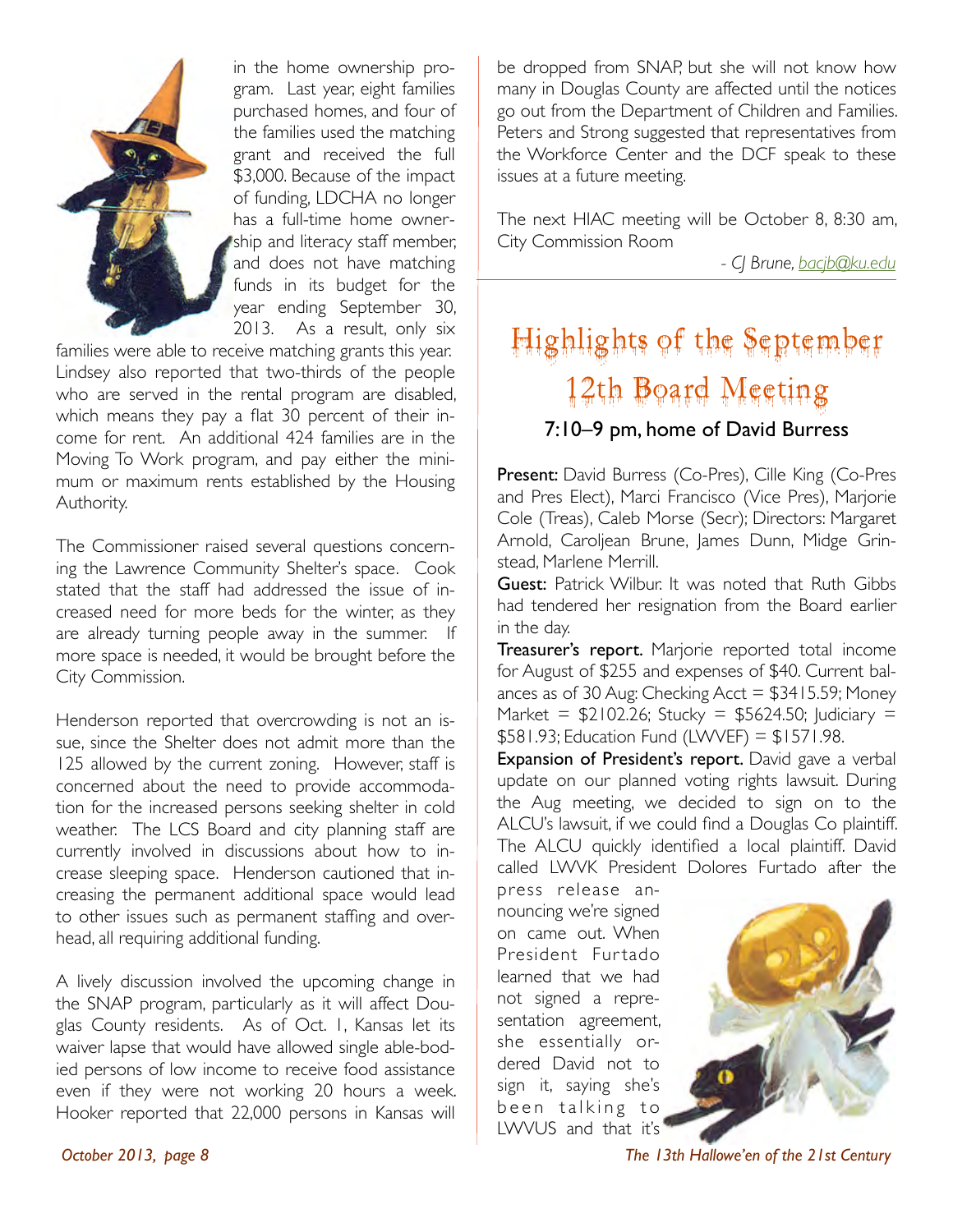really a state issue, not a local one. David will contact the ACLU to let them know that we have been asked not to sign on by state. There was some concern that our state president has essentially unilaterally, and without discussion by the state board, decided that LWVK is not going to be involved. And, it appears, at least one other local League is eager to join this lawsuit. Cille (Midge) moved that we contact other Leagues to see which are willing to pressure state with a joint letter to sign on to the representation agreement. After some discussion, David called the question and the motion was adopted by unanimous consent. David asked if anyone else would be interested in finding additional plaintiffs.

Cille and Marlene volunteered to work on this in a couple of weeks. It was agreed that for now we'll take no formal action, but David will discuss recent events with Doug Bonnie of the ACLU.

Drone resolution. Patrick Wilbur distributed copies of a resolution on drone use within city limits. The resolution is modeled on one already adopted by the city of Charlottesville, Virginia, and is being proposal by five local groups (the Douglas County Libertarian and Republican parties, the Lawrence Coalition for Peace and Justice, MadreLawrence, and Young Americans for Liberty at KU). Patrick is also asking other local civic organizations endorse the resolution. Key points of the resolution include: that the city should not purchase of

drones until guidelines adopted at state level; that the city should not purchase weaponized drones; and that the city should not use drones for surveillance. Patrick explained that the group's goal is to be proactive on civil liberties and also reasonable in their request. He noted that there are some perfectly justifiable uses for drones and that no one knows what future regulations may come down from the state. The main issue, he thought, is that money for purchase may come very quickly, and it would be wise to have a policy adopted beforehand. David (Caleb) moved to sign on to the resolution. David drew from the League's Impact on Issues and suggested a series of analogous



positions. After an exhaustive discussion of both the intent and wording of the resolution, David clarified our position, noting that we support a moratorium, due in large part to our long advocacy on civil liberties, but there are some there were some issues that needed to be described more clearly than they were document under consideration. Marci offered to write a competing resolution for us to consider. Margaret (Marlene) moved to table the original motion; motion to table carried. There was no objection to the nonmotion to have Marci draft another for League to endorse.

#### Lawrence Pedestrian Coalition funding. David moved

that we contribute \$48 to the Lawrence Pedestrian Coalition, to which LWV L-DC belongs, to cover half of the cost of putting up a website. The Lawrence Association of Neighborhoods was willing pay the other half. We had already decided to support the efforts of the Coalition during a previous meeting, and there was no objection to making this contribution.

Policy on dues/fundraising/scholarships. David (Marlene) moved that we appoint an ad hoc committee to propose a policy on dues, fundraising, and member scholarships. There were no objections, and David appointed Marjorie, Midge, and himself to this committee.

Letter to the editor. Prior to the meeting, David circulated a notice from LWVUS, suggesting local

Leagues submit letters to the editor of their local paper about the importance of fixing the Voting Rights Act. Cille (Marlene) moved to have David write such a letter to the Lawrence Journal-World; there were no objections.

LWVUS Agricultural Update consensus process. David asked if we want to participate in this study. Marci and other thought there is general agreement that the policy is in need of updating and suggested holding a couple brown bag lunches on subject. Marlene volunteered to take over Marci's lead on the LWVK hydraulic fracturing study, so Marci could take the lead on the agriculture update. Marci agreed to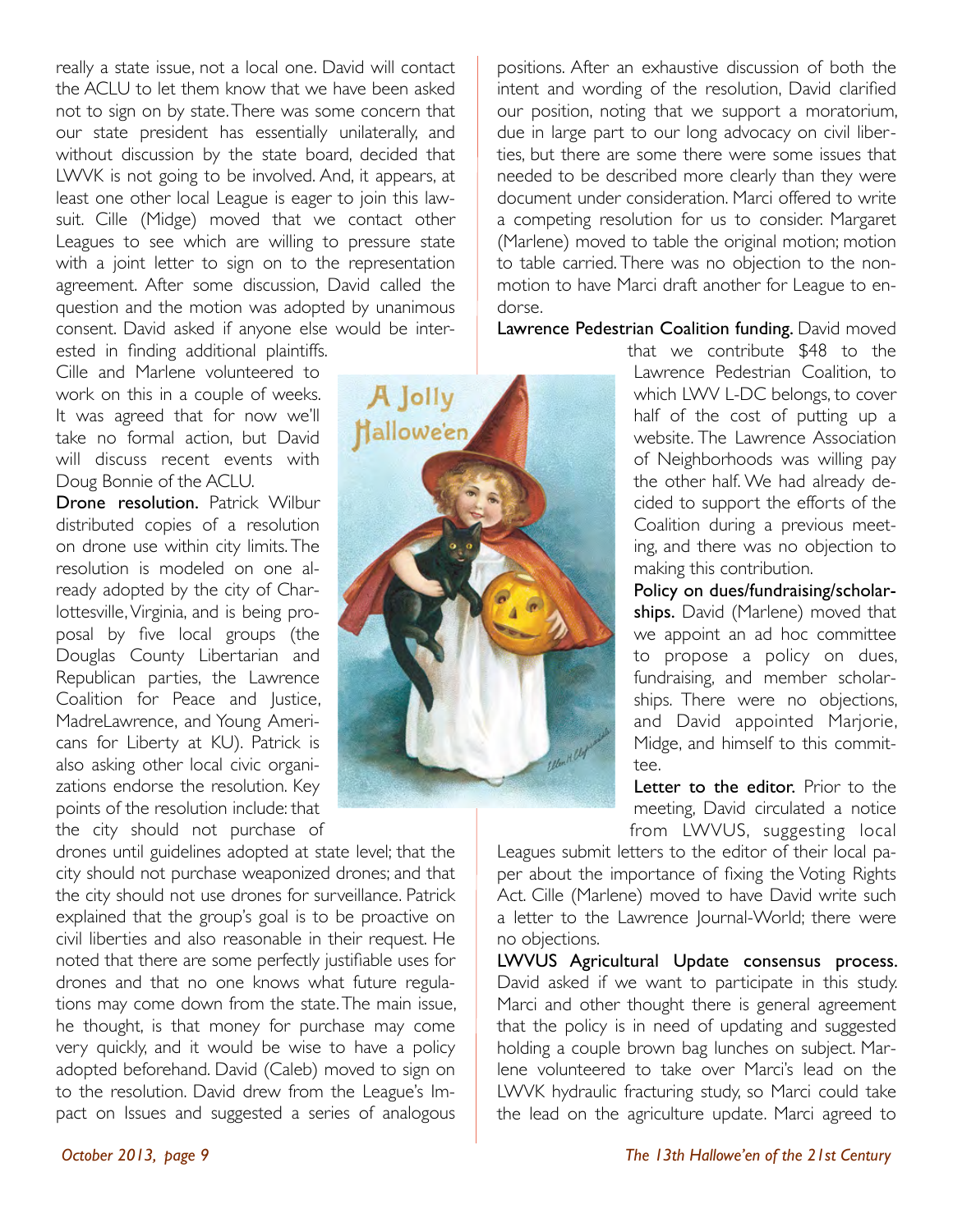this. Policies on Observer Corps representatives. David proposed the following key points for an Observer Corps policy: Observers may not speak at meetings they observe, but may speak at other meetings; Observers must wear a badge; Observers must notify observed committees in advance. CJ objected to the requirement that observers wear a badge and there followed some discussion about the proposed badge's utility and whether or not it was just silly. In the end, CJ was "grandmothered in" to continue as she has in the past. Margaret volunteered to serve as the editor of Observer Corps reports. *- Caleb Morse*

# Land Use Committee

#### September 2013 Meeting

The Land Use Committee (LUC) met at the Merc on Saturday, 7:00 p.m., September 21 to discuss the Planning Commission (PC) Agenda items to be considered by the PC Monday, September 23rd . The PC Agenda had three items that we considered particularly important, and we sent letters on these. We were represented at the PC meeting by Cille King who gave presentations on our letters and supporting positions.

Our first letter was on Agenda Item No. 3, Request for a CUP (Conditional Use Permit) for a Wholesale Water Treatment Plant. This item was possibly the most serious and far-reaching that we've been con-

fronted with in some time. The proposed water treatment plant was proposed to be built immediately south of the Kansas River within the boundary of the Lawrence Urban Growth Area (UGA) and barely out of the 100-Year Floodplain. The treatment plant would take access on the north side of 15th Street extended (County Road North 1500 RD), and the pipelines would extend south to intersect City land. This Rural Water Supply District No. 25 has received a permit from the State Division of Water Resources and now needs a Conditional Use Permit from Douglas County in order to build its

plant here. This wholesale water supply District No. 25 proposes to furnish rural treated water to Rural Water Districts No. 2 in Douglas County (DC) and No. 5 in DC and Osage County. No. 2 is located south of Lawrence, No. 5 in southwest DC, and includes the Osage RWD No.5 that extends into DC, so the rural area to be furnished with rural water is very extensive, encompassing more than one-fourth of all of rural Douglas County. This vastly increased available rural water to these areas can be predicted to cause a major increase in rural non-farm residential use and a major expansion in the accompanying problems this would cause. Our letter pointed out the problems of locating the plant near the UGA, the floodplain, the effect on the water table during drought, and the general effect of the expected increase in water supply on expansion of rural residential growth and wasteful use of water in the rural area.

Unfortunately, in our letter we omitted emphasizing the effects of rural residential sprawl on loss of agricultural land use and pressures on county finances, among other major problems. Our League representative, Cille King, verbally presented these problems to the PC based on our Land Use Position, supported by our 1999 Report, Save Our Farmland, Save Our Cities, and the PC discussed these issues. OUT-COME: Regardless, the PC voted to grant the CUP, 10-0. (Please see Cille's letter at the end of this report on the Wholesale Water Treatment Plant, PC Item 3.)



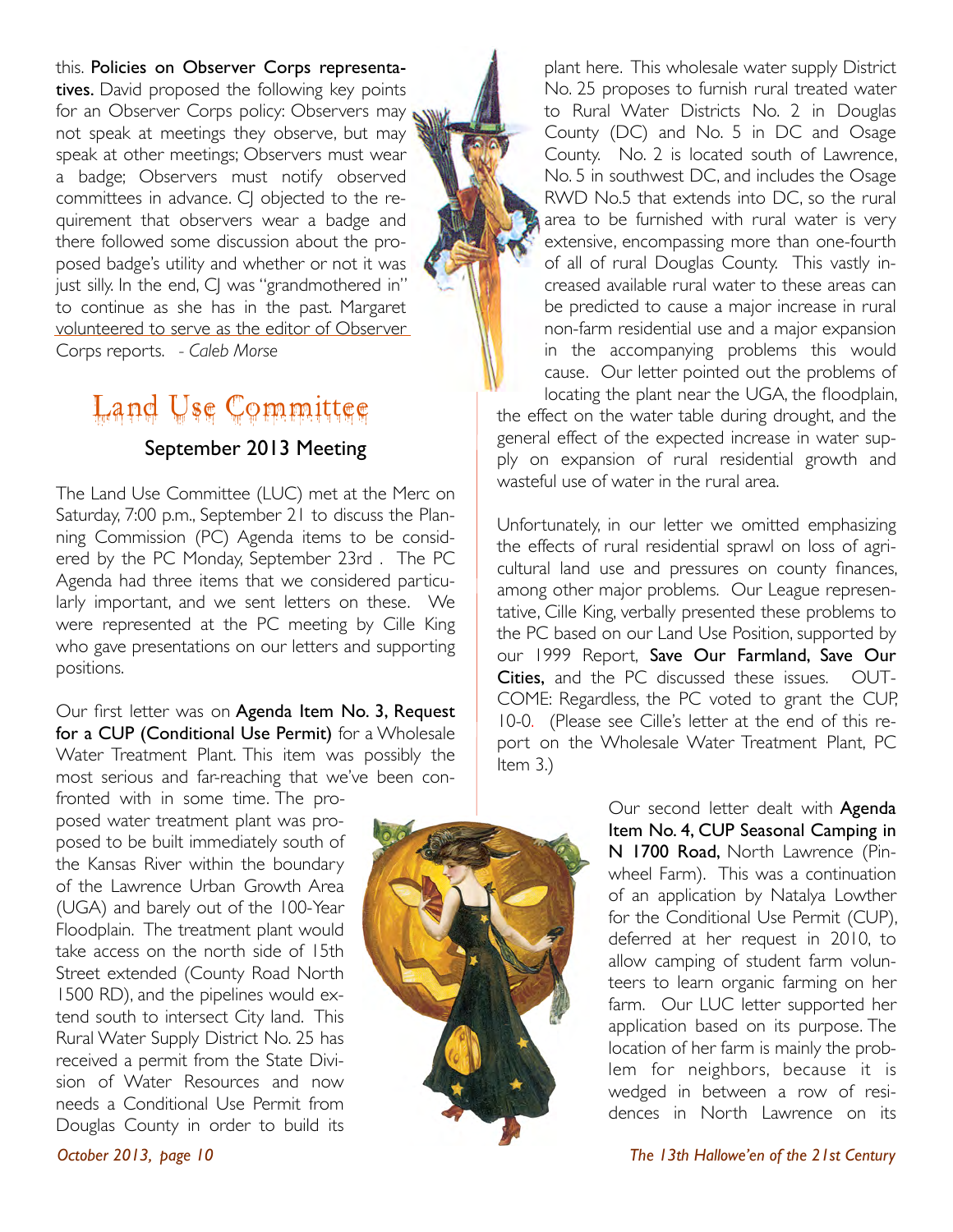north edge and east of 3rd Street. The farm extends into the county, is zoned Agricultural, and a portion of it is the floodplain. Since her original application was deferred, Ms. Lowther has worked to make her farm more presentable, and has obtained an Agri-tourism permit for selling produce and related activities. She is asking for the CUP now mainly for the seasonal camping. OUTCOME: the PC tentatively approved her application but deferred it to give Staff time to modify the conditions: shorter time-limits on the CUP to give a "trial" period; a shorter camping season and fewer campers; better sanitary and bathing facilities; appearance improvements, road surfacing, etc. The application will be reheard in two months.

Our last letter was on Agenda Item No. 6, RS7 to RM12; 2.119 Acres, 2118 Ridge Court. RM12 zoning allows any type of multiple family housing at a density of 12 units an acre. This is a request by Tenants to Homeowners for a 2-acre, one-lot multiple duplex, affordable rental housing project for elderly tenants located on the vacant land behind what is currently the United Way building, formerly a nursing home. The subject vacant lot fronts on Cedarwood Avenue. Aside from objections about traffic, noise, and wild parties that accompany multifamily housing, the neighbors have a major existing problem with storm drainage, sanitary sewer backups, and flooding. The vacant land provides real, tangible environmental benefits to the neighborhood. Developing this land to an intensive use will exacerbate already serious problems for this neighborhood by increasing rainwater runoff and sanitary sewer load.



Because this is proposed as a conventional one-lot development, and will be a minor subdivision of the existing larger lot, the Code does not require the replat or the site plan to be reviewed by the Planning Commission; instead, it will be reviewed administratively by the Staff. This means that the environmental problems will be addressed too late to really correct the already existing problems, magnified by the

proposed development. We sent a letter to the PC on this issue and pointed out that the neighborhood needs these problems corrected before further intensive development takes place here. Furthermore, the current planning system is backwards because before rezoning is approved that intensifies land use in an area, its environmental problems such as these should be corrected or planned to be corrected. Once rezoning is granted, it is relatively irreversible and too late to prevent environmental problems that would result from the change. OUTCOME: The PC voted unanimously to approve the rezoning.

### Conditional Use Permit; Water Treatment Plant; 1/<sub>4</sub> mile E of 1750 Rd & 1500 Rd

I spoke to both the Lawrence-Douglas County Planning Commission on September 23rd and the Douglas County Commission on October 9 for the League regarding the proposed water treatment plant for rural Douglas and Osage Counties. When ending my testimony to the Douglas County Commission I said that this new plant would lead to wasteful use of water. I knew immediately that I had misspoken, and to further explain, wrote the Commissioners an email, below.

Growing up with only cistern water, my mother used the same sudsy water for 2 or 3 loads of laundry and we took baths in an inch of water. Once we had a constant water supply, we no longer had those tight restrictions. Those old lessons stay with me as I mull the implications of increased water supplies to rural Douglas County and the obvious results that means for increased demand and use.

Mr Flory stated that people should be able to do what they want to do with their land. Of course, there are restrictions from the county, state, neighbors, and the nature of the land. Is it hilly or flat, rocky or deep top soil, dry or a wetland. Is it in the city with city services, water, sewer, utilities or is it in a rural area with none. People buying land should understand the implications.

We only have to look at Johnson County to see the results of ample residential water in rural areas - when the county realized how many lateral fields were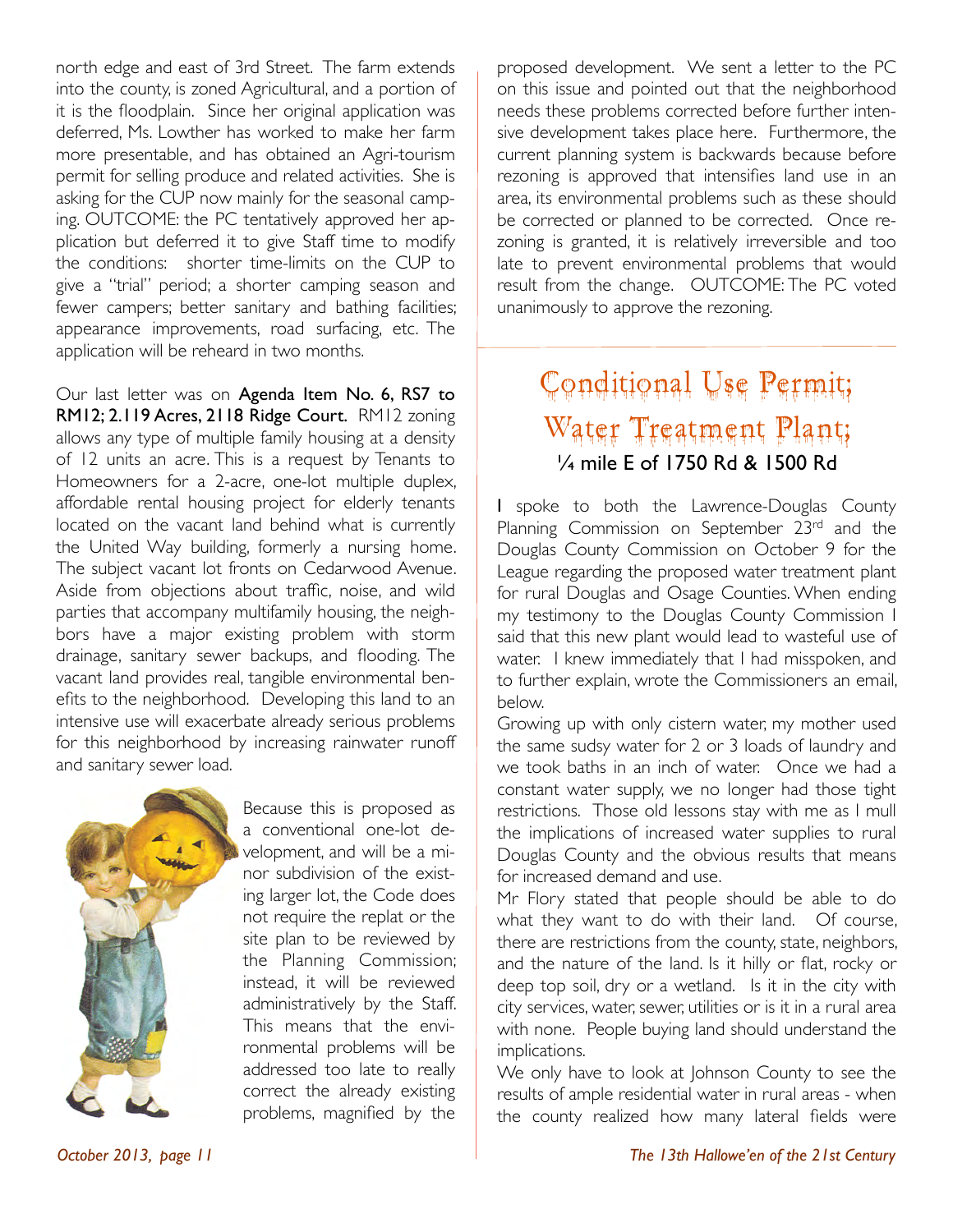being built, they felt they had to extend the sanitary sewer to the then unincorporated areas. Is Douglas County prepared for that cost? Sprawl is not what we want for Douglas County.

In a LJW article from Sunday, Dec 5,1993, the city and county commissioners also had the discussion on rural water disagreements:

#### http://www2.ljworld.com/news/1993/dec/05/ city\_county\_in\_conflict/

Even Schulte agrees with that. Country-loving people will continue moving into unincorporated parts of the county, despite the city's current restrictions. And once the water meter limits go, so goes the city's influence on rural development.

A new plant would only make matters worse, Schulte said. To pay off the multimillion-dollar debt, rural water officials would sell as many meters as possible -- even to the point of recruiting people to move out of the city.

"That would be the worst thing that could happen," he said. "That's the opposite of what the city wants to see happen ... then we'd just have a truly uncontrolled in the county."

The Douglas County Commissioners approved the request to build a new rural water treatment plant – 3 -0.!! ! ! ! *- Cille King*

# New Member Note: Alan Cowles

Alan Cowles is a partly-retired physician who has specialized in family practice and pediatrics. He is a graduate of Oberlin College, the University of Rochester and Stanford University.

Alan's interest in the League of Women Voters grew out of his interest in open government. After finding that the Board of the Health Department closed several meetings to discuss a \$750,000 lawsuit that had been filed against them, he began to study the use of closed meetings by other Douglas County boards and commissions. He found that since January 2009, the Board of Trustees of Lawrence Memorial Hospital, the Board of Directors of the Health Department, the County Commission and the City Commission held at least 176 closed sessions (closed portions of open meetings). In at least 120 instances, with the full support of their attorneys, no meaningful information was disclosed to the public about the subjects or issues discussed in those closed sessions. By doing this, these groups conducted a substantial portion of their business in complete secrecy, at times in violation of the Kansas Open Meetings Act. Alan's report *Government in Secrecy in Douglas County, Kansa*s, has



been accepted by the League and is on our website at:

http://www.lawrenceleague.com/files/LWV\_LDC\_report\_Government\_in\_Secrecy.pdf.

Alan's other main interest is in reforming our national Social Security disability policy, which he calls "our \$440 billion national lottery." He points out that our federal budget for rehabilitation is less than one percent of what we spend on disability benefits and that we need a major shift from warehousing disabled people to helping them to return to active and productive lives. See www.disability-reform.org or www.AADPR.org for details.

Alan is married to Linda Cowles, R.N. They have two grown children and live in far west Lawrence.

# Answers to Self-Portraits +

### Name the Artist

The paintings illustrating the September issue were all self-portraits by well-known artists. They were:.

Cover: Henri Rousseau; 1: Antonio Allegri (Correggio); 2: Judith Leyster; 3: Parmigianino; 4: William Hogarth; 5: Rembrandt; 6: Max Beckman; 7: Giorgio De Chirico; 8: Gustave Courbet; 9: Vincent van Gogh; 10: Amedeo Modiigliani; 11: Angelica Kauffmann; 12: Frida Kahlo; 13: Sofonisba Anguissola; 14: Laura Knight